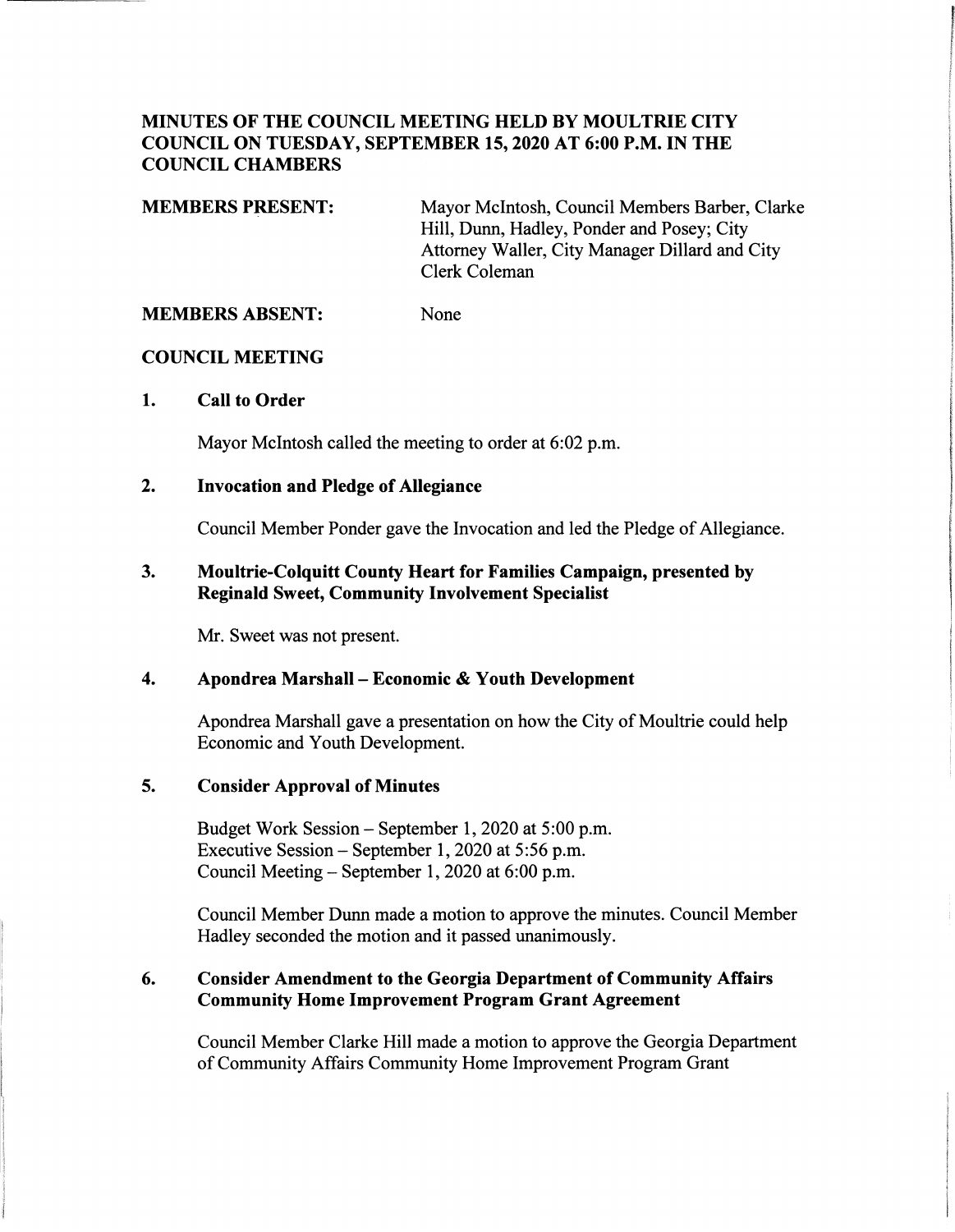Agreement. Council Member Posey seconded the motion and it passed unanimously.

# **7. Consider Third and Final Reading of Ordinance to set Mileage Rate at 8.14 for2020**

Council Member Hadley made a motion to approve the Third and Final Reading of Ordinance to set Mileage Rate at 8.14 for 2020. Council Member Clarke Hill seconded the motion and it passed unanimously. *Ordinance Number 2020-232* 

## **8. Consider Resolution to Adopt Annual Balanced Budget for Fiscal Year 2020- 2021**

Council Member Ponder made a motion to approve the Resolution to Adopt Annual Balanced Budget for Fiscal Year 2020-2021. Council Member Clarke Hill seconded the motion and it passed unanimously. *Resolution Number R09-2020 l 7* 

## **9. Consider Third and Final Reading of Ordinance to Amend the False Alarm and Alarm System Ordinance for the City of Moultrie; To Repeal Conflicting Ordinances and For Other Purposes**

Section 42-26 through 42-29

Council Member Posey made a motion to approve the Third and Final Reading of Ordinance to Amend the False Alarm and Alarm System Ordinance for the City of Moultrie; To Repeal Conflicting Ordinances and For Other Purposes. Council Member Hadley seconded the motion and it passed unanimously. *Ordinance Number 2020-233* 

### **10. Consider Amendment to the Intergovernmental Agreement for Colquitt County Prison Inmate Work Detail**

Council Member Dunn made a motion to approve the Amendment to the Intergovernmental Agreement for Colquitt County Prison Inmate Work Detail. Council Member Barber seconded the motion and it passed unanimously.

# **11. Citizens to be Heard**

- ANY PERSON WITH BUSINESS BEFORE THE COUNCIL, **NOT**  SCHEDULED ON THE AGENDA AS A **PUBLIC HEARING** MAY SPEAK TO THE COUNCIL
- THE SPEAKER MUST IDENTIFY BY NAME/ADDRESS BEFORE SPEAKING
- NO FORMAL ACTION CAN BE TAKEN